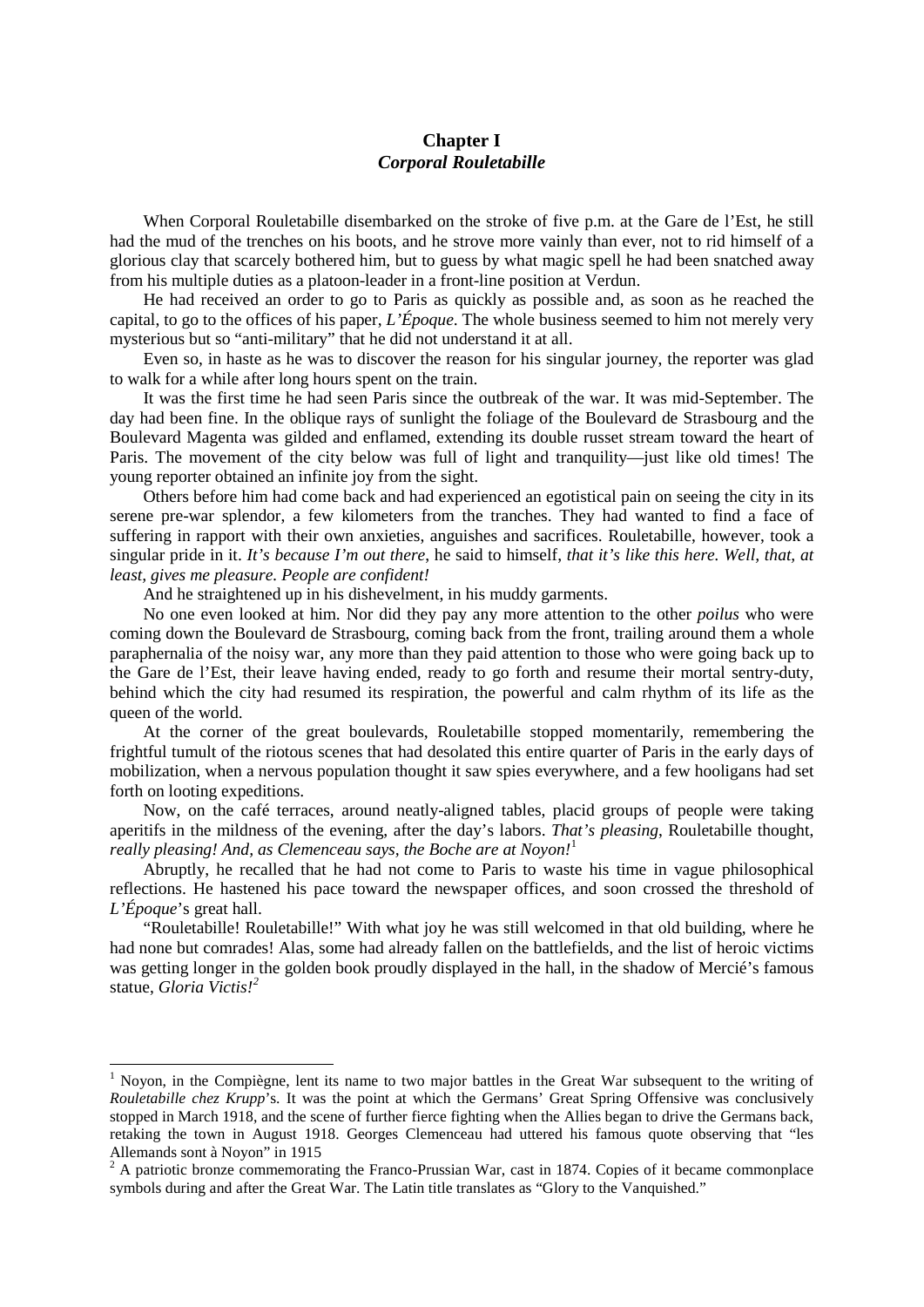Those of an age at which infirmity had retained them in the editorial offices came out to kiss Rouletabille's cheeks or shake his hand. They found him bearing up superbly beneath his muddy carapace. It was quite apt for them to think that "the war had done him good!"

An old servant, however, with a breast bedecked with medals, was already informing the young man that "the boss" was asking for him. The reporter was immediately introduced into the office of the editor-in-chief.

It was not without a certain emotion that Rouletabille went into that room, in which he would certainly learn the perhaps-redoubtable reason for which he had undertaken such an unexpected journey.

The doors had closed again. The boss was alone.

The man had always had a great amity for Rouletabille, whom he considered as something akin to a son of the household. Ordinarily, when he saw him again after a long absence or some sensation reportage, he welcomed him joyfully. Why, then, was he silent this time? What was wrong? What had happened? What did this solemnity, to which Rouletabille was not accustomed, signify?

The reported briefly examined his conscience. "Boss, you're frightening me!"

"This isn't the right time to be frightened of anyone or anything, my friend, and when I've told you why you've been ordered to come, you'll share my opinion!"

"You're going to ask me to do something terrible?"

"Yes."

"Speak, Monsieur—I'm listening."

At that moment, the telephone rang, and the director unhooked the apparatus set on his desk.

"Hello? Hello? Oh, very good—it's you, Monsieur le Ministre... Yes, he's here!... In good health, indeed!... No, I haven't said anything to him yet... All he knows is that there's a ninety-nine per cent chance of not coming back from the mission... What did he say? Nothing, of course... Of course he'll accept!... Do I still think so? Of course I think so! He's the only one who can get us out of it... Hello? Hello? It's still on for this evening? Good, good!... Eh? Cromer has arrived from London? Well, what did he say? Hello?... Eh?... Frightful!... Good, good!... Prefect!... Yes, that's much better!... Until this evening!"

The editor hung up the telephone. "You realized that we were talking about you!"

"Which Minister was it?" Rouletabille asked.

"You'll find out this evening—we're meeting him at half past ten."

"Where?"

"At the Ministry of the Interior, where certain other very important people will also be gathering."

"Oh—that means it's a real cabinet meeting."

"Yes, Rouletabille, a real cabinet meeting, but a meeting so secret that it has to remain unknown to all those who aren't taking part in it—a meeting at which you'll learn what's expected of you, my young friend. In the meantime..."

"In the meantime, I'll go take a bath," Rouletabille declared, utterly delighted with the extraordinary complexion of events.

"Go take a bath and come back clean and ready to go. We need all your strength, Rouletabille, all your courage and all your intelligence."

The young man was already at the door, but the voice of his chief had suddenly taken on such a singular weight in pronouncing the last words that he turned round. He saw that the boss was becoming increasing emotional.

"Oh! I've never seen you in such a state, Boss. You're usually so calm! My God, what can this be about?"

The editor took his hands then, leaned toward the reporter and looked into his eyes. "It's quite simply a matter of saving Paris, my young friend. Do you hear, Rouletabille? Saving Paris! Now, until this evening, at half past ten..."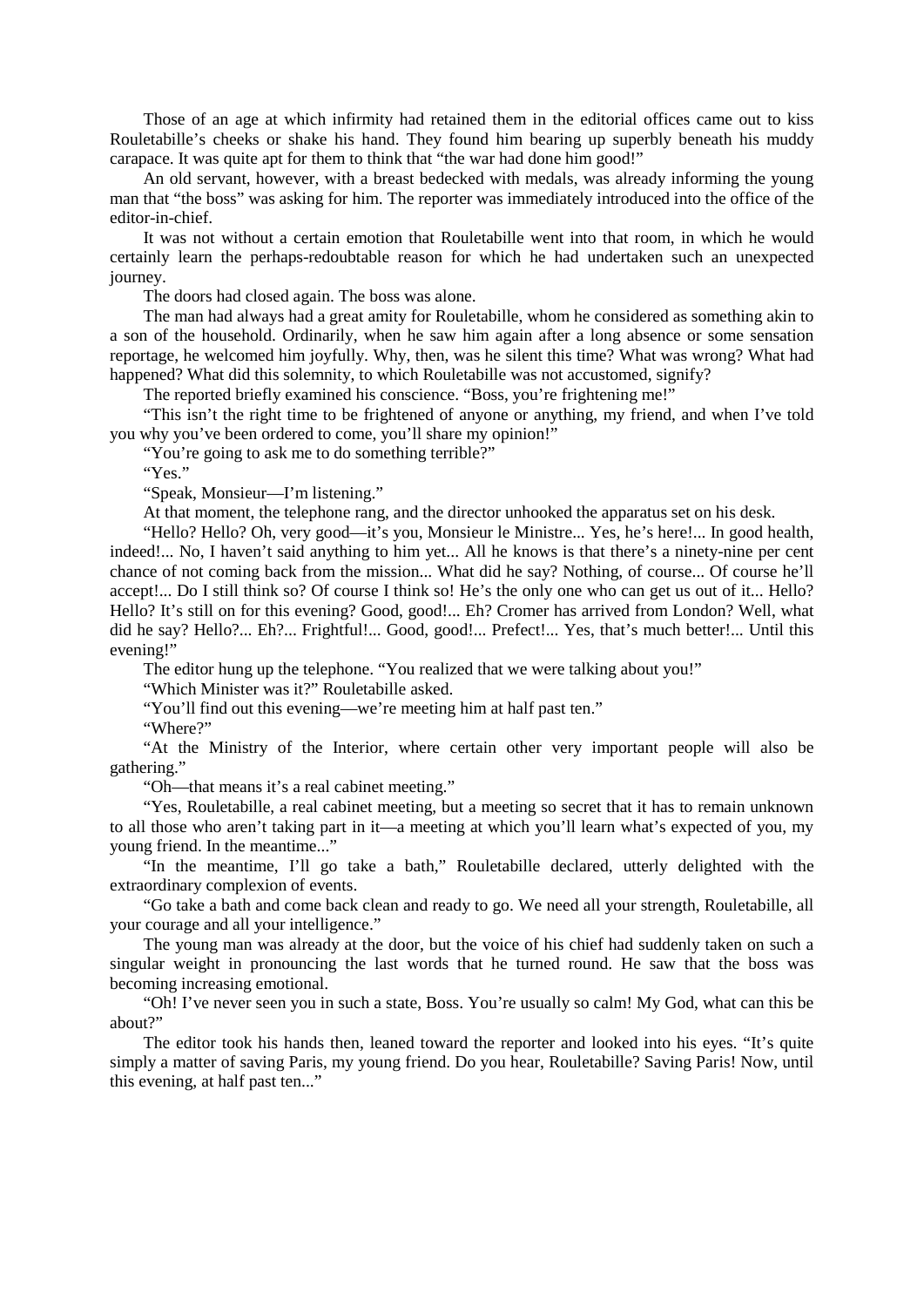## **Chapter II** *The Secret Cabinet Meeting*

The reporter disappeared, escaping down a service stairway. He wanted to be alone; he needed to think.

All in all, he could hardly contain his joy. Since the beginning of the war, he had, like so many others, done his duty obscurely, risking his life a hundred times over in the anonymous needs of national defense, which was certainly full of grandeur, although he would have liked something—let us say the word that was in the back of the reporter's mind—"more amusing." How many times had he not wished that someone might call on his gifts of initiative and invention, in order to carry out some exceptionally difficult mission to which he could have given his entire soul, his entire imagination!

Well, today he had his wish. He had been summoned in order to save Paris! The most important people in the State were looking to Corporal Rouletabille to save Paris! Quite simply!

But what did it mean, though: save Paris?

Those two words were exciting him, dazzling him, although he could not comprehend what form such prodigious adventure might take. He knew full well, having returned from the trenches that *the others* could no longer get through—and everyone else knew that too—and even if they were able to get through, that he could not possibly stop them all on his own! And yet, it followed from the conversation he had just had with his boss that it was him who was going to save Paris—that they were counting on him to save Paris! How, then?

"Some hope!" he said, aloud, on the boulevard that he was in the process of crossing, in order to jump into a cab that would take him to the bath-house...

An hour later, when he came out from there, after some furious hygienic exercise and a solid massage, he found himself much calmer, quite self-composed, ready for any eventuality, all set for any adventure. He dined in a modest restaurant in the Champs-Élysées, in the shade of an arbor, alone with his thoughts and the impatience that he was having difficulty suppressing. He would have liked to show the "very important people" a Rouletabille of marble, whom nothing could disturb.

At ten o'clock he went through the gate of the Place Beauvau. He was immediately shown into the office of the minister's chief aide; the editor of *L'Époque* was already there.

"They're briefing the Minister," the Boss said to him as he shook his hand—and they both stood there, face to face, in silence.

Suddenly, a door opened. An usher showed "the Messieurs" into the Minister's office. A "very important person" was there, whom Rouletabille recognized. Polite formalities were exchanged.

"How goes it with the troops!"

"Fine."

"Sit down then, please.

Another "very important person" arrived, and was introduced to Rouletabille.

"Delighted to meet you, young man. Your editor has told us that impossible things can be asked of you. We shall see..."

Rouletabille did not have time to reply. A third VIP made his entrance. It was the one to whom the editor of *L'Époque* had spoken on the telephone as soon as Rouletabille had arrived.

"Well, have you seen Cromer?" everyone asked.

"Cromer," replied the latest arrival, "ought to be upstairs. I told him to meet us at half past ten. What he's revealed is frightful!"

Another door opened, and the head of the Sûreté Générale was announced. "Messieurs," he said, "all my people are here. If you'd care to come up, I'm at your disposal."

So it was to the Sûreté Générale that they were going; they had not wanted to hold the extraordinary meeting in the Ministry itself, but in a more discreet and secluded place.

Through internal stairways and corridors, whose labyrinth Rouletabille knew well, they went to the office of the head of the Sûreté Générale. In the little vestibule preceding the office, a clean-shaven man of Anglo-Saxon appearance, with an energetic expression, was standing with his arms folded, while in the depths of an armchair, an honorable old lady in a black bonnet was displaying a face full of anguish imprinted with infinite sadness. The VIPs bowed to her.